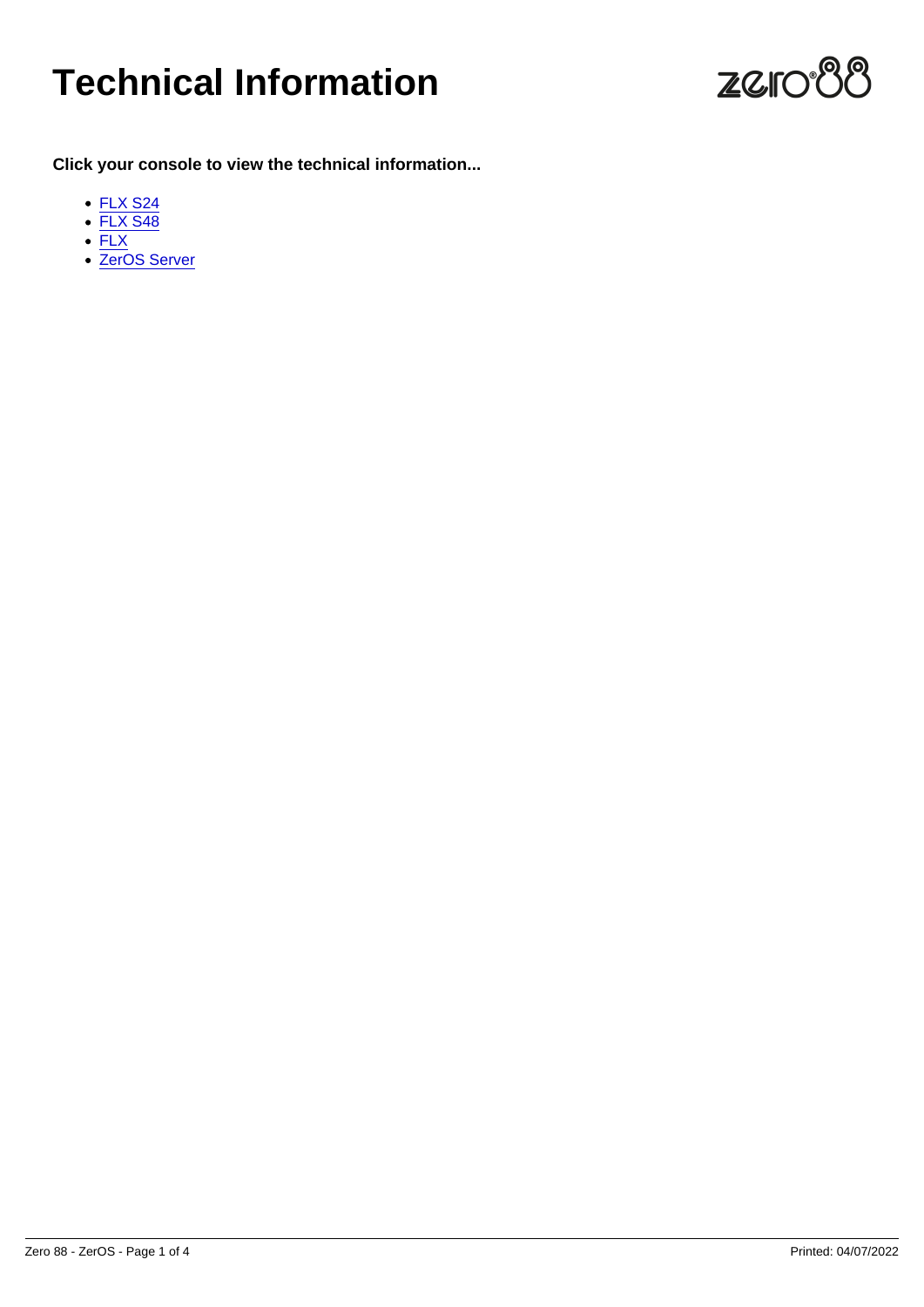# **FLX & ZerOS Server**

# **Mains Inlet**

FLX & ZerOS Server are fitted with a Neutrik PowerCON TRUE1 (NAC3MPX) mains inlet on the back panel, and power on/off switch.

The internal fuse is not user replaceable, contact an authorized service agent if the desk does not power up and you suspect that the fuse has failed. When using a UK style plug (BS 1363), a 5A fuse should be fitted.

#### 100 - 240V AC; MAX 1A 50 - 60Hz, 60W INTERNALLY FUSED. A GOOD EARTH CONNECTION IS ESSENTIAL.

# **USB ports**

Five external USB ports are fitted on the FLX. Two located on the rear of the console, one on the front panel, and one on either side. Three external USB ports are fitted to ZerOS Server. Two located on the rear of the server and one on the front. These support the USB 2.0 standard, and are "overload protected" in pairs. If a USB device tries drawing too much power, ZerOS will disable that pair or ports until the device is unplugged.

USB ports can be used for:

- Wings
- Keyboard & Mouse
- External Touchscreen (DVI-D also required)
- External Storage Devices (such as Memory Sticks)
- USB Desk Lights

Zero 88 cannot be responsible for damage caused to FLX by plugging in devices which break the Universal Serial Bus standard.

#### **Ethernet**

FLX & ZerOS Server is fitted with a Neutrik etherCON RJ45 Ethernet port and is capable of supporting various Ethernet protocols.



#### **Kensington Lock**

A Kensington-style lock slot is provided on FLX & ZerOS Server for securing the console to an operating location, using a standard laptop lock cable.



**Sound to Light**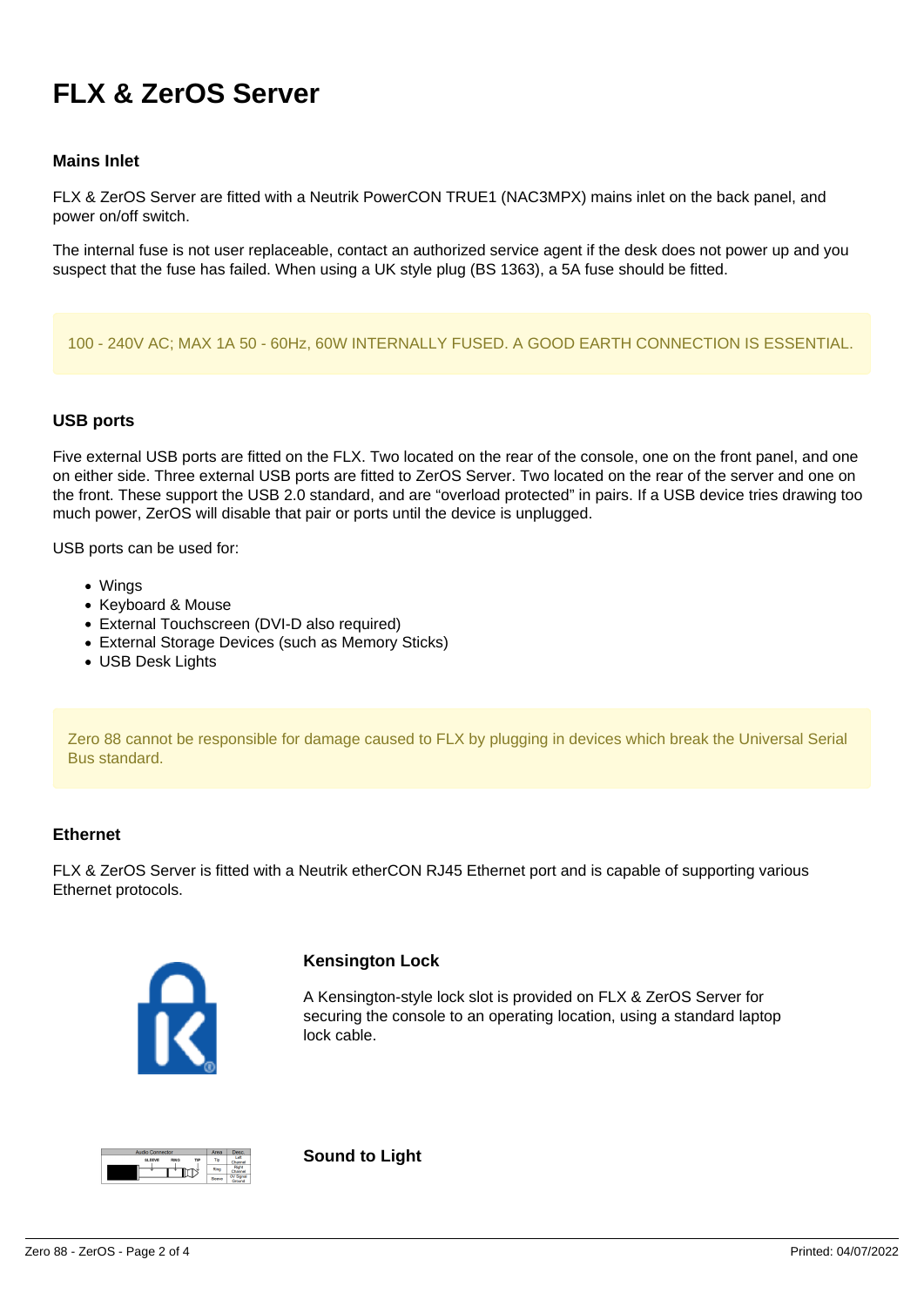A stereo ¼" jack socket provides basic Sound to Light functionality. Left and right channels are mixed internally.

| <b>DMX Input Connector</b> | Pin | Desc.                               |
|----------------------------|-----|-------------------------------------|
|                            |     | Signal Ground (0V)                  |
| PIN <sub>5</sub><br>PIN 1  | ۰   | <b>DMX Drive</b><br>Complement (1-) |
|                            | ×   | DMX Drive True (1+)                 |
| PIN<br>PIN <sub>2</sub>    |     | <b>Not Connected</b>                |
| PIN <sub>3</sub>           | r,  | Not Connected                       |

# **DMX output**

Two female Neutrik 5 pin XLR, isolated, with voltage protection and data output indicator. Data on channels 1 – 512 only. RDM support included.



# **Video output**

1 x DVI-I connector, but DVI-D output only.

| <b>MIDI Connector</b>     | Pin | In                     | Output/Thru      |
|---------------------------|-----|------------------------|------------------|
|                           |     | Not Used               | <b>Not Used</b>  |
| PIN <sub>3</sub><br>PIN 1 | 2   | Not Used               | Signal<br>Ground |
|                           |     | Not Used               | <b>Not Used</b>  |
| PIN 5<br>PIN 4            |     | Opto Isolated<br>Input | Output           |
| PIN <sub>2</sub>          | 5   | Opto Isolated<br>Input | Output           |

# **MIDI**

2 x 5 pin DIN connectors providing MIDI input and MIDI thru.

| <b>Remote Input Connector</b>                                                             | Pin | Remote<br>Switch    |
|-------------------------------------------------------------------------------------------|-----|---------------------|
| $\frac{1}{6} \overset{?}{6} \overset{?}{6} \overset{?}{6} \overset{?}{6}$<br>L.<br>C<br>۰ |     | Switch 1            |
|                                                                                           | ö   | Switch <sub>2</sub> |
|                                                                                           | ä   | Swedb 3             |
|                                                                                           | ă   | Sweep 4             |
|                                                                                           | ś   | Switch 5            |
|                                                                                           | A   | Switch 6            |
|                                                                                           |     | Switch 7            |
|                                                                                           | å   | Switch 8            |
|                                                                                           | Ä   | Common              |

# **Remote input**

A 9 pin D-sub connector providing 8 remote switches (common ground). Short pin 1-8 to pin 9 (common) to simulate a button push.



# **CAN**

A phoenix connector is provided to connect to the CAN network.